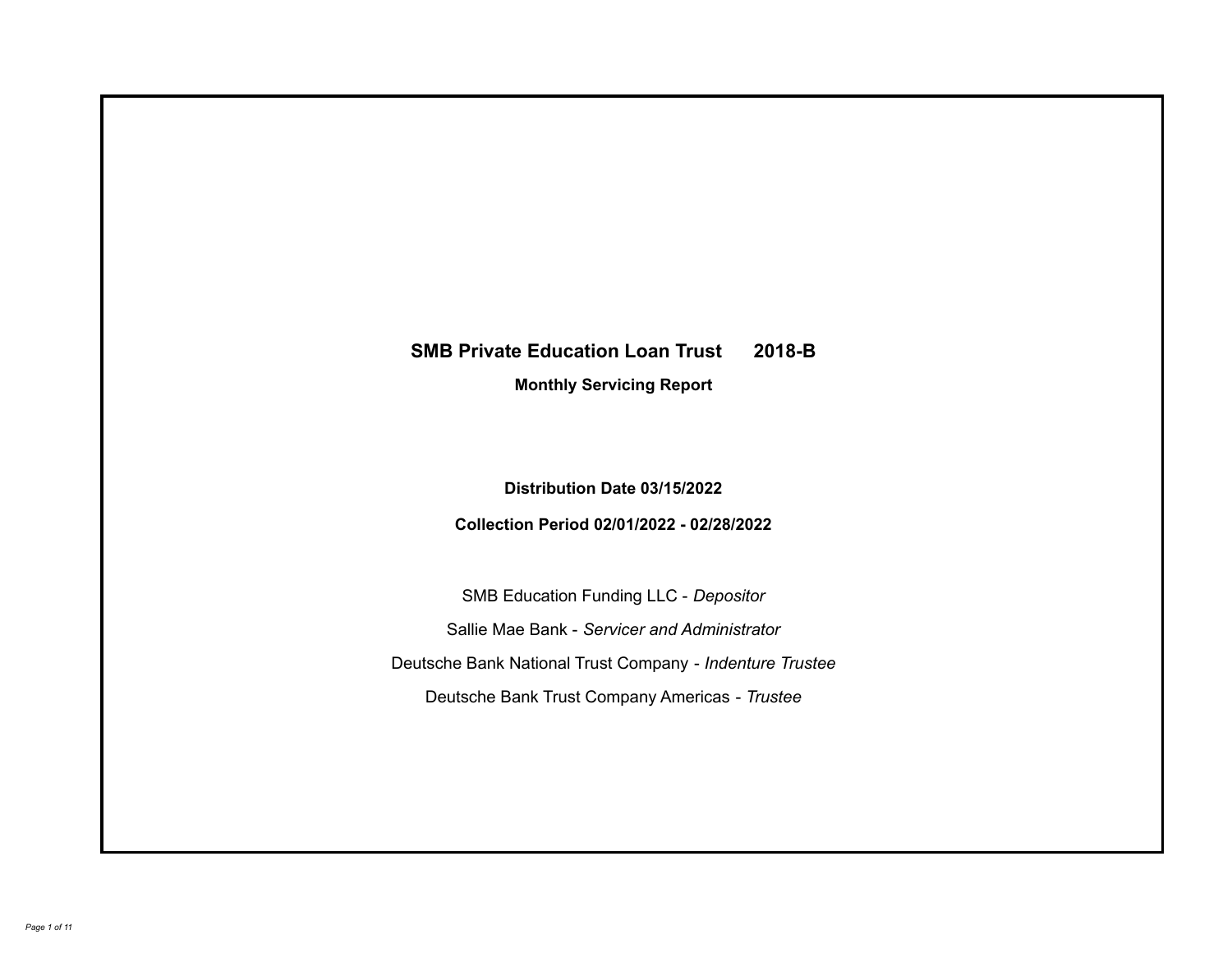A

| <b>Student Loan Portfolio Characteristics</b>                  | <b>Settlement Date</b><br>06/20/2018 | 01/31/2022                        | 02/28/2022                        |
|----------------------------------------------------------------|--------------------------------------|-----------------------------------|-----------------------------------|
| <b>Principal Balance</b><br>Interest to be Capitalized Balance | \$711,764,068.61<br>45,061,230.34    | \$389,580,334.39<br>17,554,522.68 | \$381,354,421.17<br>17,186,884.41 |
| Pool Balance                                                   | \$756,825,298.95                     | \$407,134,857.07                  | \$398,541,305.58                  |
|                                                                |                                      |                                   |                                   |
| Weighted Average Coupon (WAC)                                  | 9.50%                                | 8.13%                             | 8.23%                             |
| Weighted Average Remaining Term                                | 138.18                               | 128.88                            | 128.69                            |
| Number of Loans                                                | 61,394                               | 34,525                            | 33,856                            |
| Number of Borrowers                                            | 59,075                               | 33,393                            | 32,744                            |
| Pool Factor                                                    |                                      | 0.537950908                       | 0.526596172                       |
| Since Issued Total Constant Prepayment Rate (1)                |                                      | 12.54%                            | 12.58%                            |
|                                                                |                                      |                                   |                                   |

| <b>Debt Securities</b> | Cusip/Isin | 02/15/2022       | 03/15/2022       |
|------------------------|------------|------------------|------------------|
| A2A                    | 78449LAB4  | \$170,907,282.96 | \$166,585,052.38 |
| A2B                    | 78449LAC2  | \$83,943,859.84  | \$81,820,926.80  |
|                        | 78449LAD0  | \$50,500,000.00  | \$50,500,000.00  |

| C | <b>Certificates</b> | <b>Cusip/Isin</b> | 02/15/2022   | 03/15/2022   |
|---|---------------------|-------------------|--------------|--------------|
|   | Residual            | 78449L108         | \$100,000.00 | \$100,000.00 |

| $\sim$<br>◡ | unt Balances<br>"ACCO.  | 02/15/2022   | 03/15/2022   |
|-------------|-------------------------|--------------|--------------|
|             | Reserve Account Balance | 1,912,058.00 | 1,912,058.00 |

| <b>Asset / Liability</b>               | 02/15/2022       | 03/15/2022      |
|----------------------------------------|------------------|-----------------|
| Overcollateralization Percentage       | 25.00%           | 25.00%          |
| Specified Overcollateralization Amount | \$101,783,714.27 | \$99,635,326.40 |
| Actual Overcollateralization Amount    | \$101,783,714.27 | \$99,635,326.40 |

(1) For additional information, see 'Since Issued CPR Methodology' found in section VIII of this report .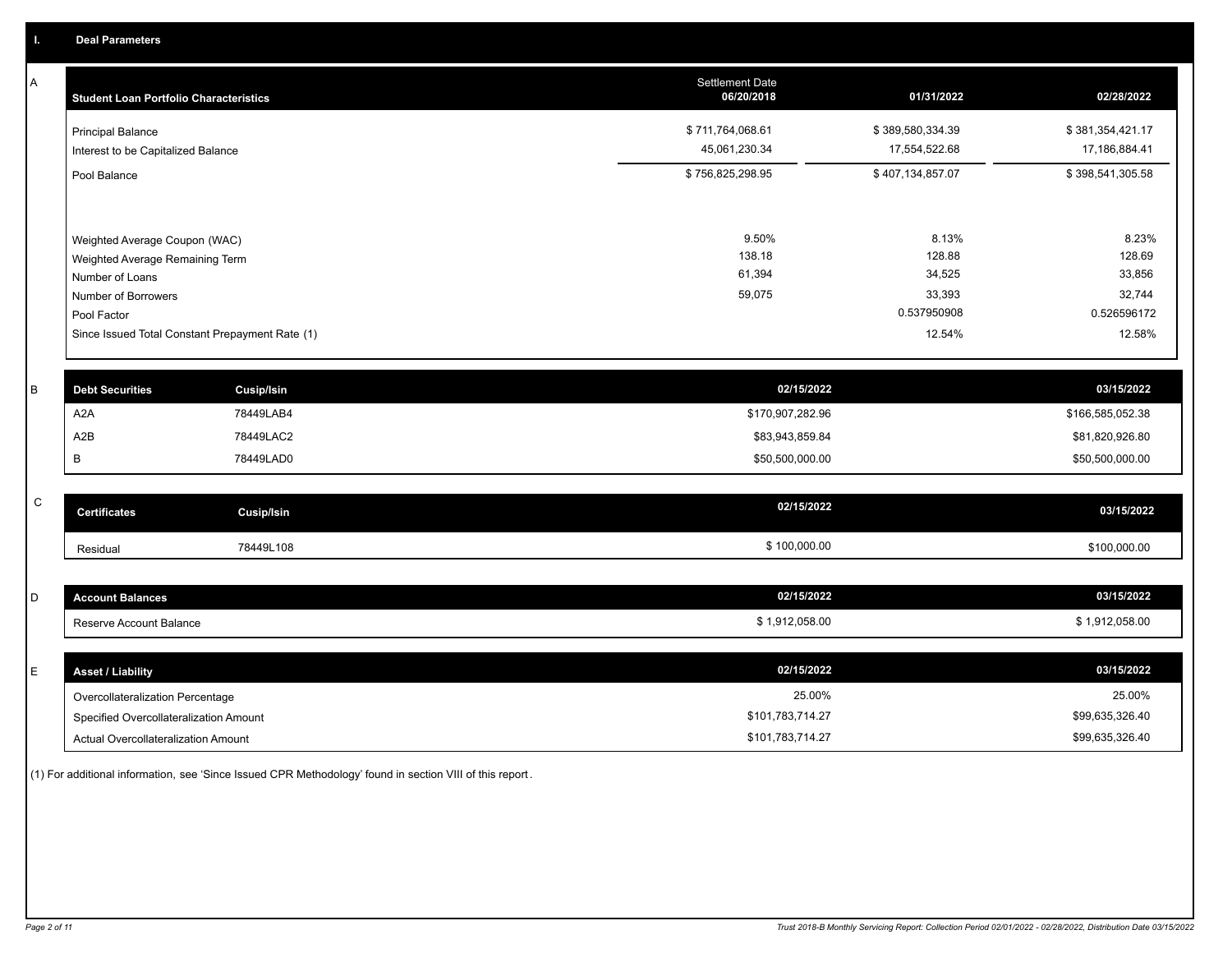## **II. 2018-B Trust Activity 02/01/2022 through 02/28/2022**

| $\mathsf{A}$ | <b>Student Loan Principal Receipts</b> |                |
|--------------|----------------------------------------|----------------|
|              | <b>Borrower Principal</b>              | 8,061,883.14   |
|              | Seller Principal Reimbursement         | 0.00           |
|              | Servicer Principal Reimbursement       | 0.00           |
|              | <b>Other Principal Deposits</b>        | 115,533.73     |
|              | <b>Total Principal Receipts</b>        | \$8,177,416.87 |

### B **Student Loan Interest Receipts**

| <b>Total Interest Receipts</b>  | \$2,142,431.97 |
|---------------------------------|----------------|
| Other Interest Deposits         | 6,370.25       |
| Servicer Interest Reimbursement | 0.00           |
| Seller Interest Reimbursement   | 0.00           |
| Borrower Interest               | 2,136,061.72   |

| C       | <b>Recoveries on Realized Losses</b>                             | \$137,172.78    |
|---------|------------------------------------------------------------------|-----------------|
| D       | <b>Investment Income</b>                                         | \$239.60        |
| E.      | <b>Funds Borrowed from Next Collection Period</b>                | \$0.00          |
| F.      | <b>Funds Repaid from Prior Collection Period</b>                 | \$0.00          |
| G       | Loan Sale or Purchase Proceeds                                   | \$0.00          |
| H       | Initial Deposits to Distribution Account                         | \$0.00          |
|         | <b>Excess Transferred from Other Accounts</b>                    | \$0.00          |
| J       | <b>Borrower Benefit Reimbursements</b>                           | \$0.00          |
| K       | <b>Other Deposits</b>                                            | \$0.00          |
| L       | <b>Other Fees Collected</b>                                      | \$0.00          |
| м       | <b>AVAILABLE FUNDS</b>                                           | \$10,457,261.22 |
| N       | Non-Cash Principal Activity During Collection Period             | \$(48,496.35)   |
| $\circ$ | Aggregate Purchased Amounts by the Depositor, Servicer or Seller | \$121,903.98    |
| P       | Aggregate Loan Substitutions                                     | \$0.00          |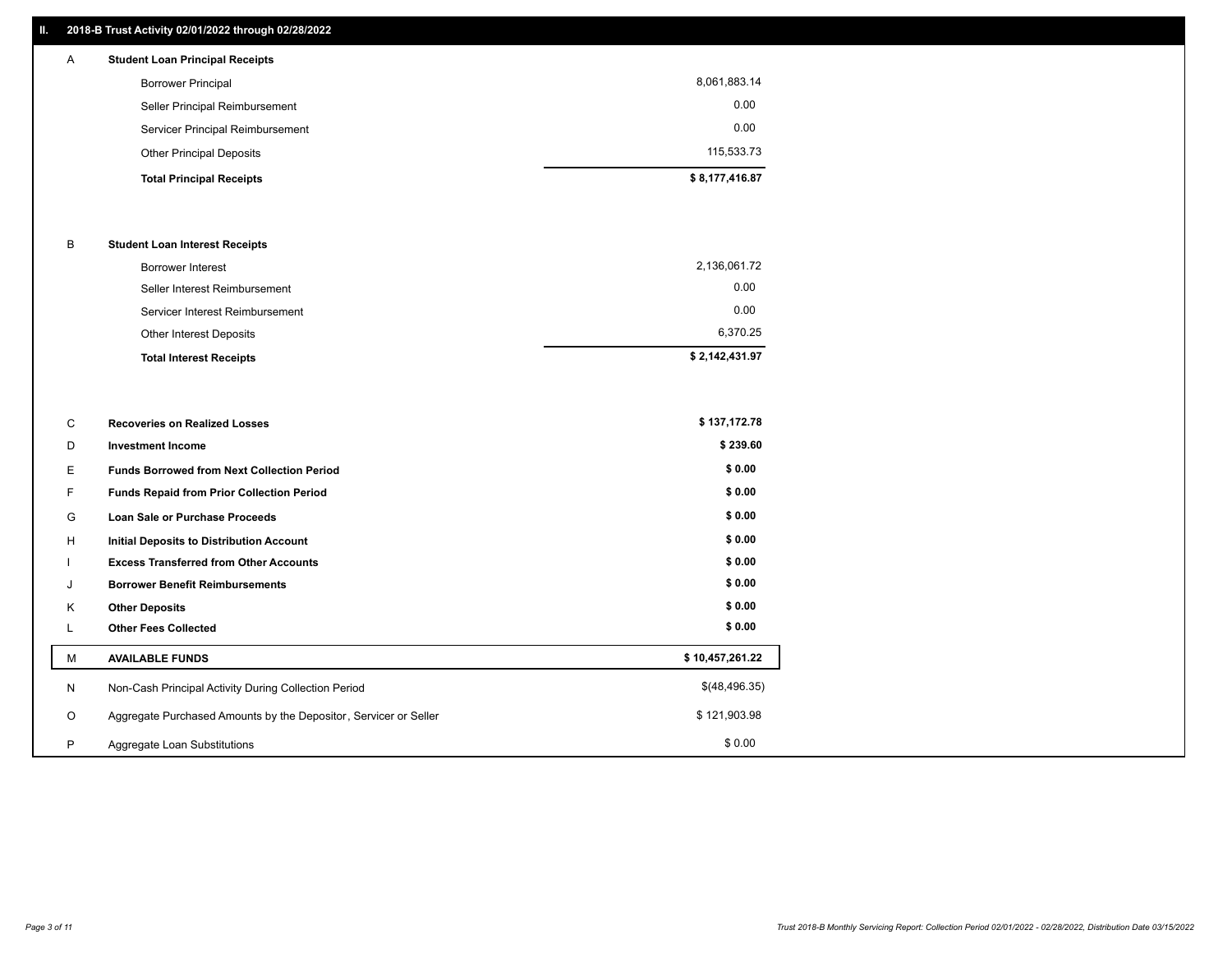|                   |                       |                          |         |                                                                  | <b>Loans by Repayment Status</b> |                            |                          |         |                                                           |                |                            |
|-------------------|-----------------------|--------------------------|---------|------------------------------------------------------------------|----------------------------------|----------------------------|--------------------------|---------|-----------------------------------------------------------|----------------|----------------------------|
|                   |                       |                          |         | 02/28/2022                                                       |                                  |                            |                          |         | 01/31/2022                                                |                |                            |
|                   |                       | <b>Wtd Avg</b><br>Coupon | # Loans | <b>Principal and</b><br><b>Interest Accrued</b><br>to Capitalize | % of Principal                   | % of Loans in<br>Repay (1) | <b>Wtd Avg</b><br>Coupon | # Loans | Principal and<br><b>Interest Accrued</b><br>to Capitalize | % of Principal | % of Loans in<br>Repay (1) |
| INTERIM:          | IN SCHOOL             | 9.42%                    | 1,184   | \$19,630,654.22                                                  | 4.926%                           | $-$ %                      | 9.37%                    | 1,206   | \$19,988,114.15                                           | 4.909%         | $-$ %                      |
|                   | GRACE                 | 9.34%                    | 461     | \$7,879,108.80                                                   | 1.977%                           | $-$ %                      | 9.20%                    | 548     | \$9,028,919.79                                            | 2.218%         | $-$ %                      |
|                   | <b>DEFERMENT</b>      | 9.05%                    | 2,361   | \$32,947,984.58                                                  | 8.267%                           | $-$ %                      | 8.92%                    | 2,342   | \$32,306,425.05                                           | 7.935%         | $-$ %                      |
| <b>REPAYMENT:</b> | <b>CURRENT</b>        | 8.01%                    | 28,303  | \$314,915,843.71                                                 | 79.017%                          | 93.147%                    | 7.93%                    | 28,912  | \$323,365,738.78                                          | 79.425%        | 93.509%                    |
|                   | 30-59 DAYS DELINQUENT | 8.81%                    | 633     | \$9,478,438.30                                                   | 2.378%                           | 2.804%                     | 8.68%                    | 621     | \$8,851,524.18                                            | 2.174%         | 2.560%                     |
|                   | 60-89 DAYS DELINQUENT | 8.83%                    | 329     | \$5,013,090.43                                                   | 1.258%                           | 1.483%                     | 8.63%                    | 345     | \$5,624,606.80                                            | 1.382%         | 1.626%                     |
|                   | 90+ DAYS DELINQUENT   | 8.55%                    | 263     | \$4,251,327.03                                                   | 1.067%                           | 1.257%                     | 8.09%                    | 201     | \$3,131,447.15                                            | 0.769%         | 0.906%                     |
|                   | <b>FORBEARANCE</b>    | 7.97%                    | 322     | \$4,424,858.51                                                   | 1.110%                           | 1.309%                     | 7.83%                    | 350     | \$4,838,081.17                                            | 1.188%         | 1.399%                     |
| <b>TOTAL</b>      |                       |                          | 33,856  | \$398,541,305.58                                                 | 100.00%                          | 100.00%                    |                          | 34,525  | \$407,134,857.07                                          | 100.00%        | 100.00%                    |

Percentages may not total 100% due to rounding \*

1 Loans classified in "Repayment" include any loan for which interim interest only, \$25 fixed payments or full principal and interest payments are due.

|                         |                                                                                                                              |                          |            |                                                           | <b>Loans by Borrower Status</b> |                                |                          |            |                                                                  |                |                                |  |
|-------------------------|------------------------------------------------------------------------------------------------------------------------------|--------------------------|------------|-----------------------------------------------------------|---------------------------------|--------------------------------|--------------------------|------------|------------------------------------------------------------------|----------------|--------------------------------|--|
|                         |                                                                                                                              |                          | 02/28/2022 |                                                           |                                 |                                |                          | 01/31/2022 |                                                                  |                |                                |  |
|                         |                                                                                                                              | <b>Wtd Avg</b><br>Coupon | # Loans    | Principal and<br><b>Interest Accrued</b><br>to Capitalize | % of Principal                  | % of Loans in<br>P&I Repay (2) | <b>Wtd Avg</b><br>Coupon | # Loans    | <b>Principal and</b><br><b>Interest Accrued</b><br>to Capitalize | % of Principal | % of Loans in<br>P&I Repay (2) |  |
| <b>INTERIM:</b>         | IN SCHOOL                                                                                                                    | 8.92%                    | 2,163      | \$35,972,578.73                                           | 9.026%                          | $-$ %                          | 8.86%                    | 2,256      | \$37,367,614.91                                                  | 9.178%         | $-$ %                          |  |
|                         | <b>GRACE</b>                                                                                                                 | 8.99%                    | 870        | \$13,902,812.42                                           | 3.488%                          | $-$ %                          | 8.86%                    | 972        | \$15,331,844.04                                                  | 3.766%         | $-$ %                          |  |
|                         | <b>DEFERMENT</b>                                                                                                             | 8.63%                    | 4,286      | \$58,171,524.44                                           | 14.596%                         | $-$ %                          | 8.52%                    | 4,244      | \$56,816,914.23                                                  | 13.955%        | $-$ %                          |  |
| P&I REPAYMENT:          | <b>CURRENT</b>                                                                                                               | 7.97%                    | 25,027     | \$267,784,917.12                                          | 67.191%                         | 92.182%                        | 7.89%                    | 25,581     | \$275,700,444.69                                                 | 67.717%        | 92.636%                        |  |
|                         | 30-59 DAYS DELINQUENT                                                                                                        | 8.79%                    | 610        | \$9,197,746.34                                            | 2.308%                          | 3.166%                         | 8.67%                    | 597        | \$8,596,975.24                                                   | 2.112%         | 2.889%                         |  |
|                         | 60-89 DAYS DELINQUENT                                                                                                        | 8.83%                    | 321        | \$4,916,921.07                                            | 1.234%                          | 1.693%                         | 8.69%                    | 335        | \$5,428,654.89                                                   | 1.333%         | 1.824%                         |  |
|                         | 90+ DAYS DELINQUENT                                                                                                          | 8.59%                    | 257        | \$4,169,946.95                                            | 1.046%                          | 1.435%                         | 8.06%                    | 190        | \$3,054,327.90                                                   | 0.750%         | 1.026%                         |  |
|                         | <b>FORBEARANCE</b>                                                                                                           | 7.97%                    | 322        | \$4,424,858.51                                            | 1.110%                          | 1.523%                         | 7.83%                    | 350        | \$4,838,081.17                                                   | 1.188%         | 1.626%                         |  |
| <b>TOTAL</b><br>$\star$ | Percentages may not total 100% due to rounding                                                                               |                          | 33,856     | \$398,541,305.58                                          | 100.00%                         | 100.00%                        |                          | 34,525     | \$407,134,857.07                                                 | 100.00%        | 100.00%                        |  |
|                         | 2 Loans classified in "P&I Repayment" includes only those loans for which scheduled principal and interest payments are due. |                          |            |                                                           |                                 |                                |                          |            |                                                                  |                |                                |  |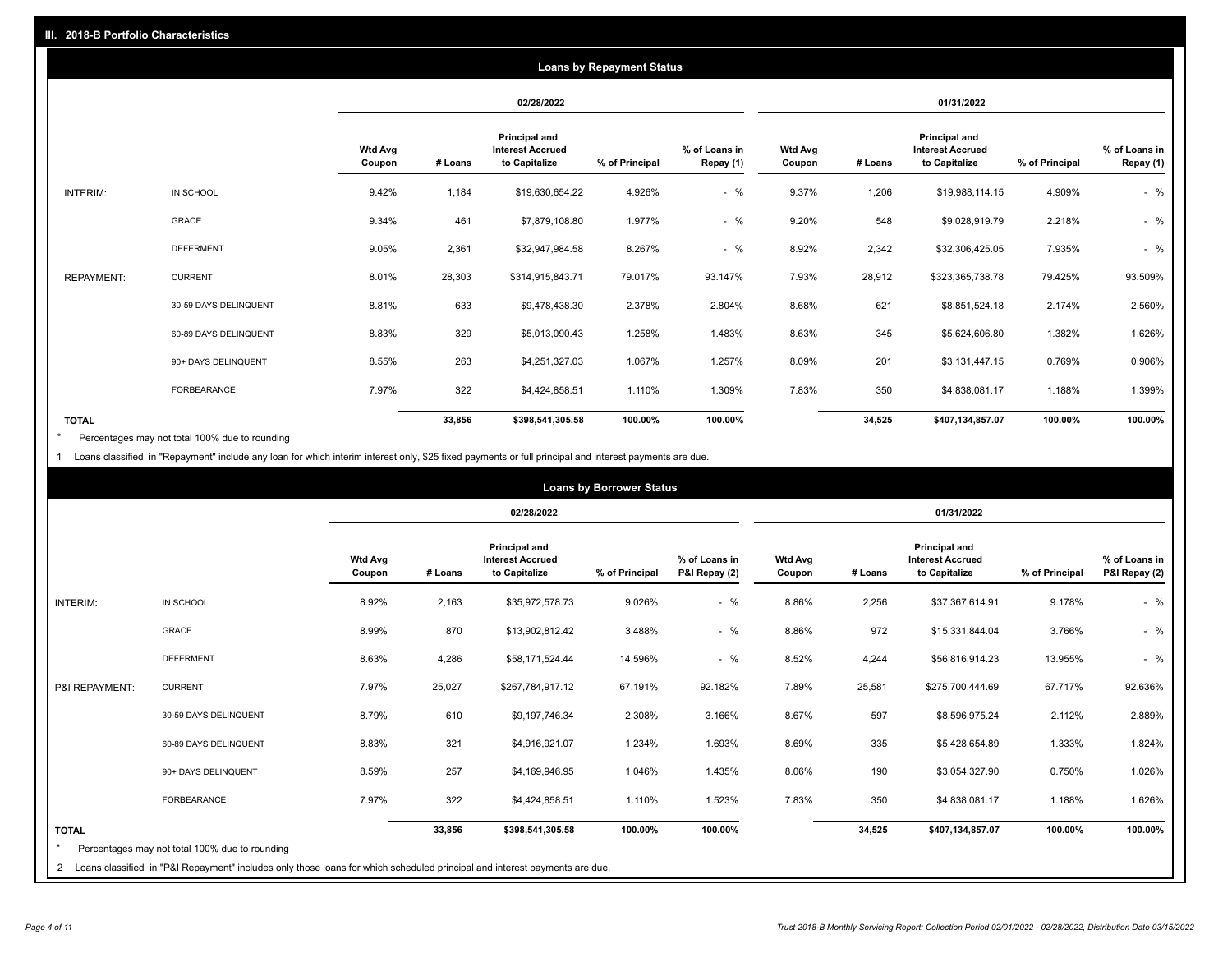|                                                                                        | 2/28/2022        | 1/31/2022        |  |
|----------------------------------------------------------------------------------------|------------------|------------------|--|
| Pool Balance                                                                           | \$398,541,305.58 | \$407,134,857.07 |  |
| Total # Loans                                                                          | 33,856           | 34,525           |  |
| Total # Borrowers                                                                      | 32,744           | 33,393           |  |
| Weighted Average Coupon                                                                | 8.23%            | 8.13%            |  |
| Weighted Average Remaining Term                                                        | 128.69           | 128.88           |  |
| Percent of Pool - Cosigned                                                             | 93.6%            | 93.6%            |  |
| Percent of Pool - Non Cosigned                                                         | 6.4%             | 6.4%             |  |
| Borrower Interest Accrued for Period                                                   | \$2,391,826.29   | \$2,703,901.02   |  |
| Outstanding Borrower Interest Accrued                                                  | \$20,641,711.21  | \$21,232,399.05  |  |
| Gross Principal Realized Loss - Periodic *                                             | \$816,351.57     | \$843,118.69     |  |
| Gross Principal Realized Loss - Cumulative *                                           | \$22,797,421.94  | \$21,981,070.37  |  |
| Recoveries on Realized Losses - Periodic                                               | \$137,172.78     | \$57,182.30      |  |
| Recoveries on Realized Losses - Cumulative                                             | \$2,608,221.23   | \$2,471,048.45   |  |
| Net Losses - Periodic                                                                  | \$679,178.79     | \$785,936.39     |  |
| Net Losses - Cumulative                                                                | \$20,189,200.71  | \$19,510,021.92  |  |
| Non-Cash Principal Activity - Capitalized Interest                                     | \$769,320.72     | \$774,280.24     |  |
| Since Issued Total Constant Prepayment Rate (CPR) (1)                                  | 12.58%           | 12.54%           |  |
| <b>Loan Substitutions</b>                                                              | \$0.00           | \$0.00           |  |
| <b>Cumulative Loan Substitutions</b>                                                   | \$0.00           | \$0.00           |  |
| <b>Unpaid Servicing Fees</b>                                                           | \$0.00           | \$0.00           |  |
| <b>Unpaid Administration Fees</b>                                                      | \$0.00           | \$0.00           |  |
| <b>Unpaid Carryover Servicing Fees</b>                                                 | \$0.00           | \$0.00           |  |
| Note Interest Shortfall                                                                | \$0.00           | \$0.00           |  |
| Loans in Modification                                                                  | \$22,220,734.80  | \$23,079,687.33  |  |
| % of Loans in Modification as a % of Loans in Repayment (P&I)                          | 7.77%            | 7.88%            |  |
| % Annualized Gross Principal Realized Loss - Periodic as a %                           |                  |                  |  |
| of Loans in Repayment (P&I) * 12                                                       | 3.42%            | 3.46%            |  |
| % Gross Principal Realized Loss - Cumulative as a % of<br><b>Original Pool Balance</b> | 3.01%            | 2.90%            |  |

\* In accordance with the Servicer's current policies and procedures, after September 1, 2017 loans subject to bankruptcy claims generally will not be reported as a charged- off unless and until they are delinquent for 120

(1) For additional information, see 'Since Issued CPR Methodology' found in section VIII of this report .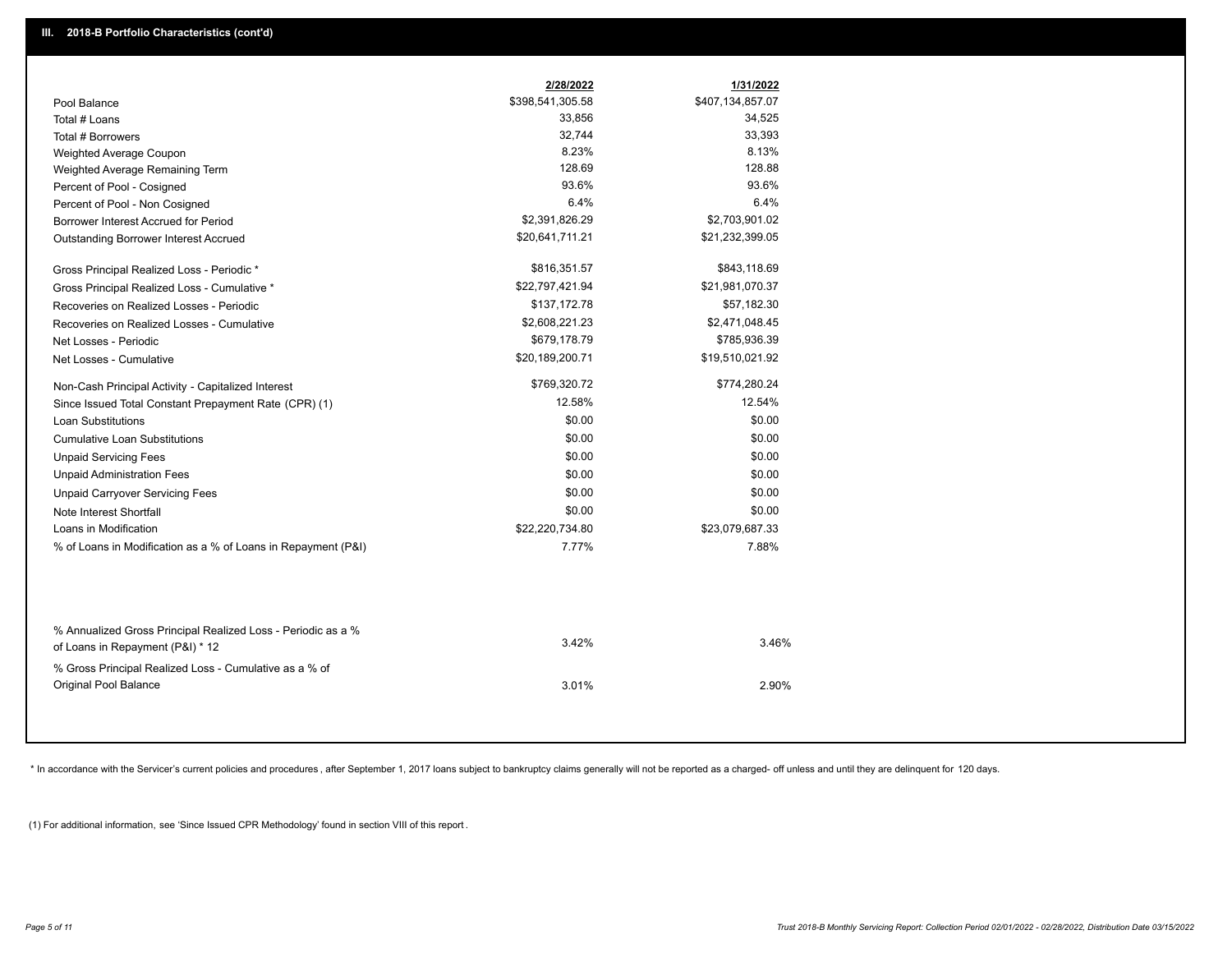## **Loan Program**

A

|                                    | Weighted<br>Average | # LOANS  | <b>S AMOUNT</b>  | $%$ *     |
|------------------------------------|---------------------|----------|------------------|-----------|
| - Smart Option Interest-Only Loans | 7.15%               | 7,470    | \$61,821,853.96  | 15.512%   |
| - Smart Option Fixed Pay Loans     | 8.20%               | 8,437    | \$118,804,076.82 | 29.810%   |
| - Smart Option Deferred Loans      | 8.55%               | 17.949   | \$217,915,374.80 | 54.678%   |
| - Other Loan Programs              | $0.00\%$            | $\Omega$ | \$0.00           | $0.000\%$ |
| <b>Total</b>                       | 8.23%               | 33,856   | \$398,541,305.58 | 100.000%  |

\* Percentages may not total 100% due to rounding

B

C

**Index Type**

|                       | Weighted<br>Average | # LOANS  | \$ AMOUNT        | $%$ *    |
|-----------------------|---------------------|----------|------------------|----------|
| - Fixed Rate Loans    | 8.97%               | 9,569    | \$126,363,183.02 | 31.706%  |
| - LIBOR Indexed Loans | 7.88%               | 24,287   | \$272,178,122.56 | 68.294%  |
| - Other Index Rates   | $0.00\%$            | $\Omega$ | \$0.00           | 0.000%   |
| <b>Total</b>          | 8.23%               | 33,856   | \$398,541,305.58 | 100.000% |

\* Percentages may not total 100% due to rounding

# **Weighted Average Recent FICO**

| $0 - 639$<br>640 - 669 | 2,143       | \$26,474,898.39  | 6.643%   |
|------------------------|-------------|------------------|----------|
|                        |             |                  |          |
|                        | 2,036       | \$24,209,853.86  | 6.075%   |
| 670 - 699              | 3,243       | \$40,677,975.70  | 10.207%  |
| 700 - 739              | 7,086       | \$85,803,454.71  | 21.529%  |
| $740 +$                | 19,348      | \$221,375,122.92 | 55.546%  |
| $N/A$ <sub>(1)</sub>   | $\mathbf 0$ | \$0.00           | 0.000%   |
| <b>Total</b>           | 33,856      | \$398,541,305.58 | 100.000% |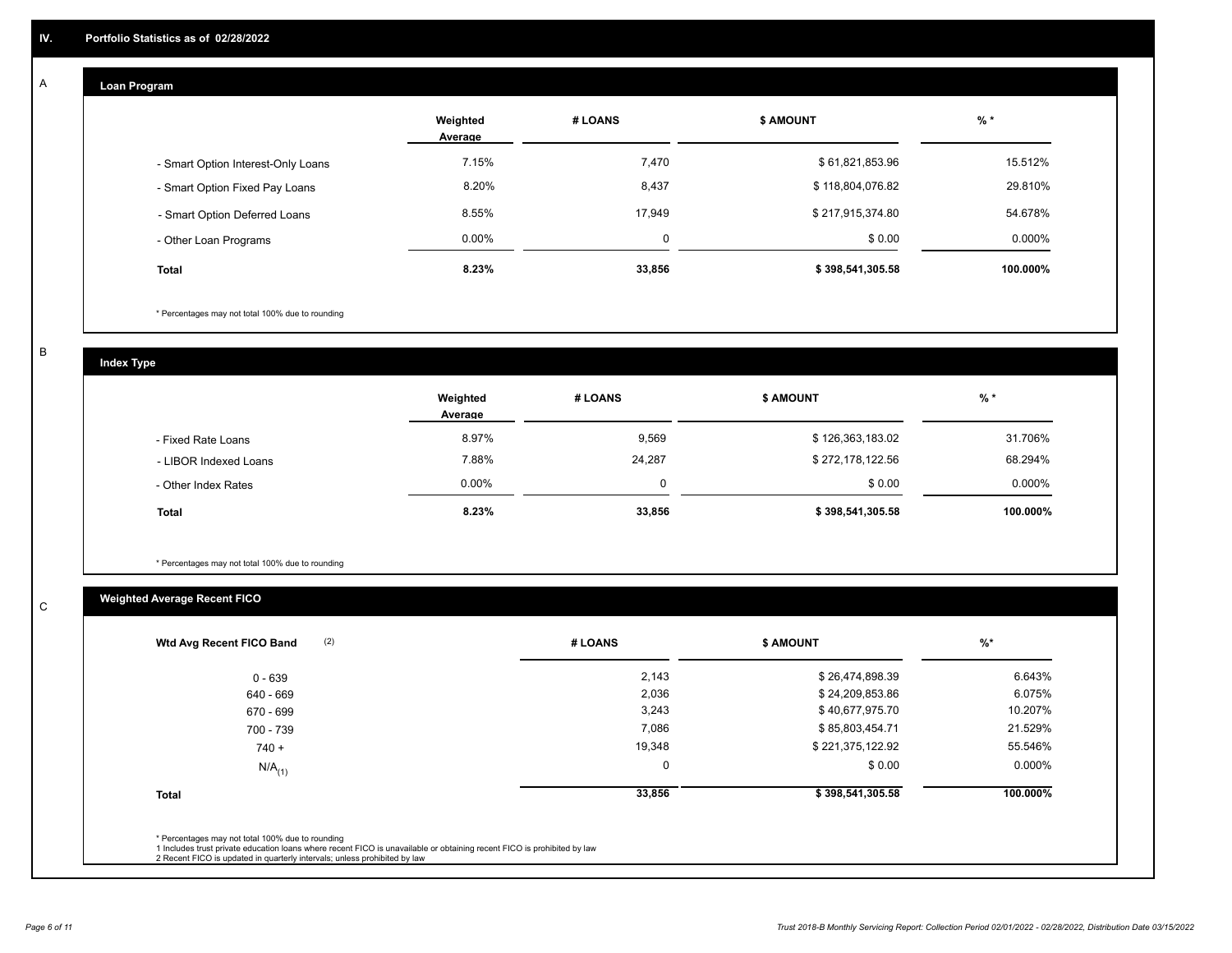| V. |                                      | 2018-B Reserve Account and Principal Distribution Calculations                  |                  |  |
|----|--------------------------------------|---------------------------------------------------------------------------------|------------------|--|
| А. |                                      | <b>Reserve Account</b>                                                          |                  |  |
|    |                                      | Specified Reserve Account Balance                                               | \$1,912,058.00   |  |
|    |                                      | <b>Actual Reserve Account Balance</b>                                           | \$1,912,058.00   |  |
| В. | <b>Principal Distribution Amount</b> |                                                                                 |                  |  |
|    | i.                                   | Class A Notes Outstanding                                                       | \$254,851,142.80 |  |
|    | ii.                                  | Pool Balance                                                                    | \$398,541,305.58 |  |
|    | iii.                                 | First Priority Principal Distribution Amount (i - ii)                           | \$0.00           |  |
|    |                                      |                                                                                 | \$305,351,142.80 |  |
|    | iv.                                  | Class A and B Notes Outstanding                                                 |                  |  |
|    | ν.                                   | First Priority Principal Distribution Amount                                    | \$0.00           |  |
|    | vi.                                  | Pool Balance                                                                    | \$398,541,305.58 |  |
|    | vii.                                 | Specified Overcollateralization Amount                                          | \$99,635,326.40  |  |
|    | viii.                                | Regular Principal Distribution Amount (if (iv > 0, (iv - v) - (vi - vii))       | \$6,445,163.62   |  |
|    | ix.                                  | Pool Balance                                                                    | \$398,541,305.58 |  |
|    | х.                                   | 10% of Initial Pool Balance                                                     | \$75,682,529.90  |  |
|    | xi.                                  | First Priority Principal Distribution Amount                                    | \$0.00           |  |
|    | xii.                                 | Regular Principal Distribution Amount                                           | \$6,445,163.62   |  |
|    | xiii.                                | Available Funds (after payment of waterfall items A through I)                  | \$3,003,501.17   |  |
|    | XIV.                                 | Additional Principal Distribution Amount (if(vi <= x,min(xiii, vi - xi - xii))) | \$0.00           |  |
|    |                                      |                                                                                 |                  |  |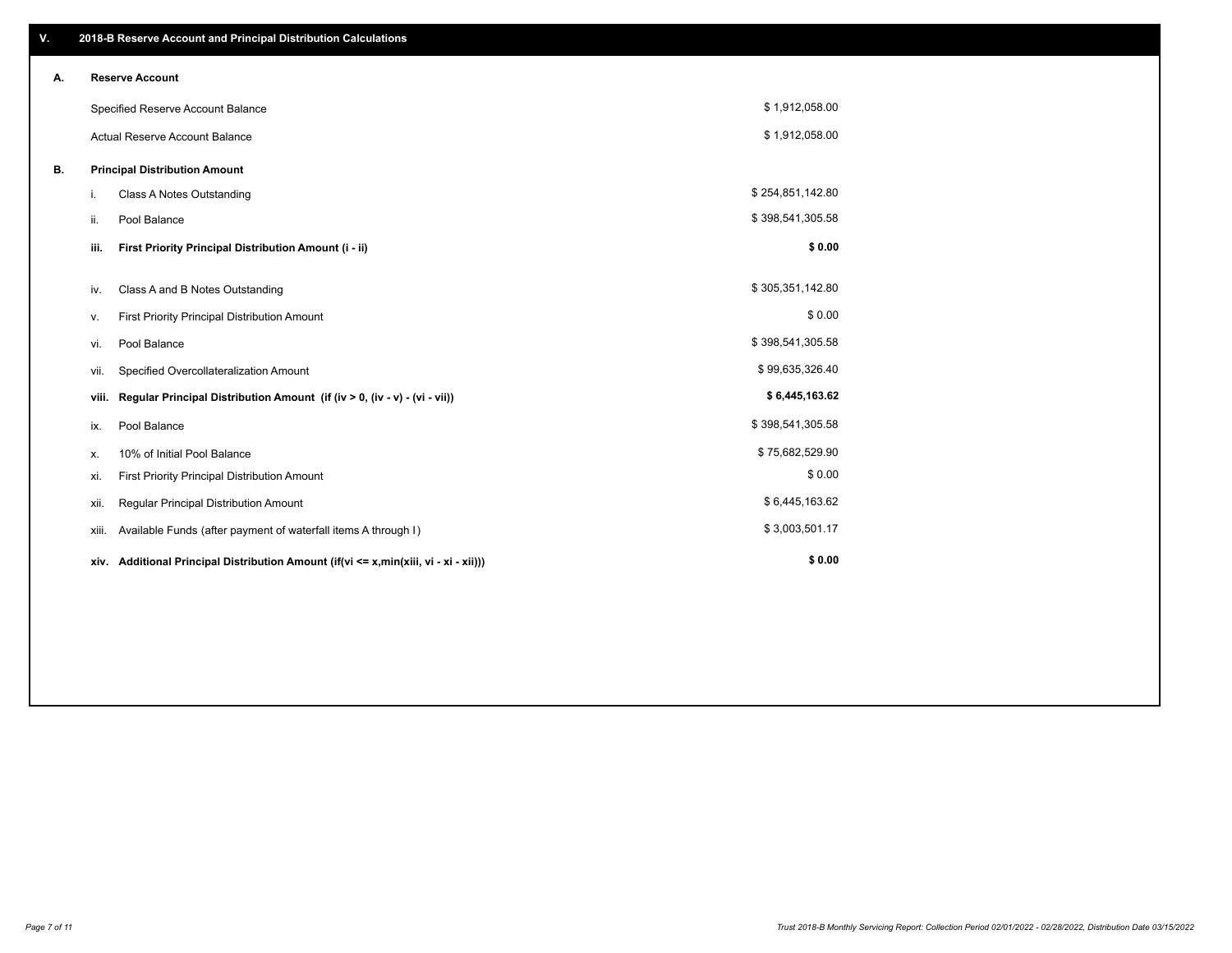|                              |                                                         | Paid           | <b>Funds Balance</b> |
|------------------------------|---------------------------------------------------------|----------------|----------------------|
|                              |                                                         |                |                      |
| <b>Total Available Funds</b> |                                                         |                | \$10,457,261.22      |
| A                            | <b>Trustee Fees</b>                                     | \$0.00         | \$10,457,261.22      |
| В                            | <b>Servicing Fees</b>                                   | \$259,720.22   | \$10,197,541.00      |
| C                            | i. Administration Fees                                  | \$8,333.00     | \$10,189,208.00      |
|                              | ii. Unreimbursed Administrator Advances plus any Unpaid | \$0.00         | \$10,189,208.00      |
| D                            | Class A Noteholders Interest Distribution Amount        | \$572,209.88   | \$9,616,998.12       |
| Е                            | First Priority Principal Payment                        | \$0.00         | \$9,616,998.12       |
| F.                           | Class B Noteholders Interest Distribution Amount        | \$168,333.33   | \$9,448,664.79       |
| G                            | Reinstatement Reserve Account                           | \$0.00         | \$9,448,664.79       |
| H                            | <b>Regular Principal Distribution</b>                   | \$6,445,163.62 | \$3,003,501.17       |
|                              | <b>Carryover Servicing Fees</b>                         | \$0.00         | \$3,003,501.17       |
| J                            | Additional Principal Distribution Amount                | \$0.00         | \$3,003,501.17       |
| Κ                            | Unpaid Expenses of Trustee                              | \$0.00         | \$3,003,501.17       |
| L                            | Unpaid Expenses of Administrator                        | \$0.00         | \$3,003,501.17       |
| М                            | Remaining Funds to the Residual Certificateholders      | \$3,003,501.17 | \$0.00               |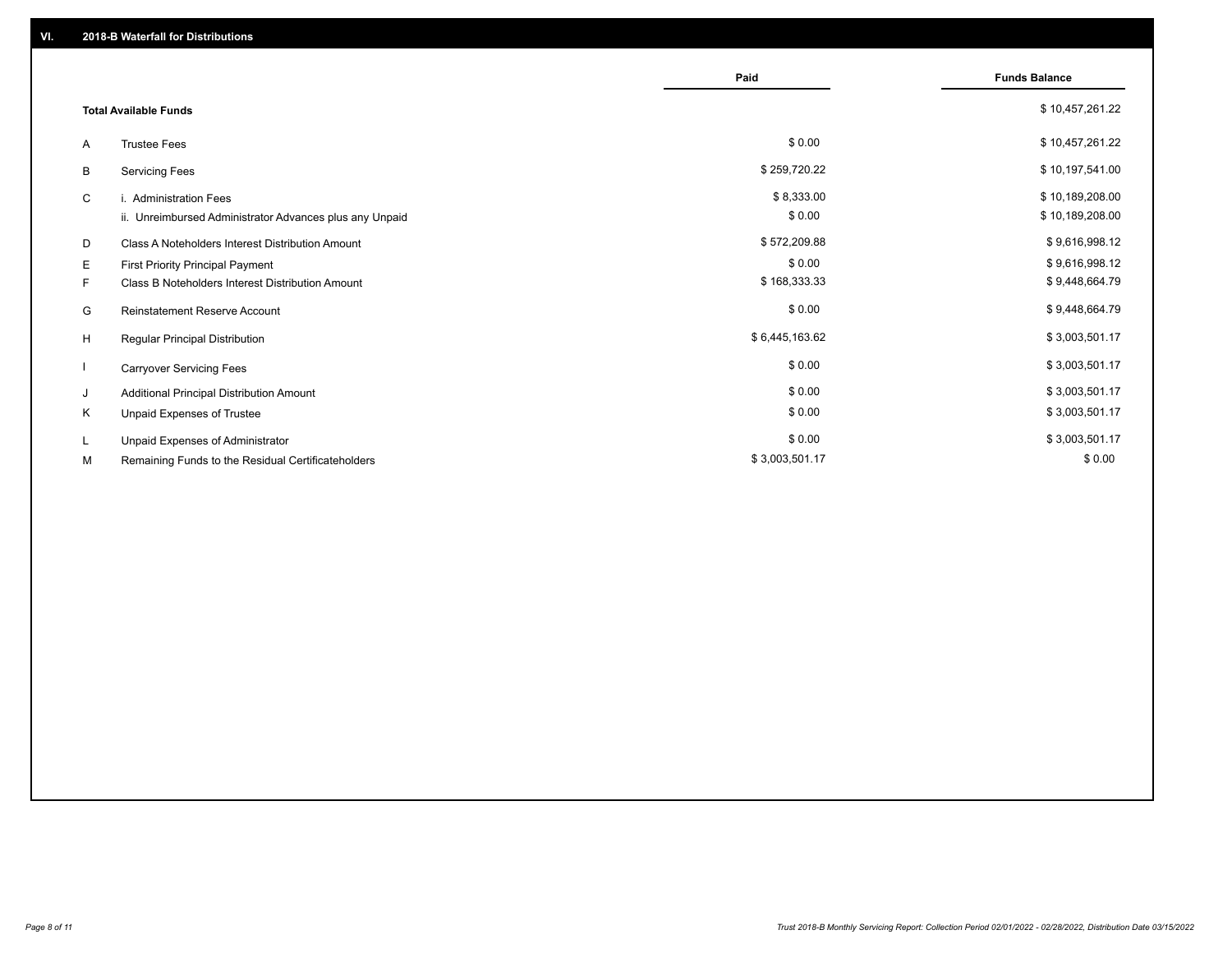| <b>Distribution Amounts</b>                                |                         |                         |                         |
|------------------------------------------------------------|-------------------------|-------------------------|-------------------------|
|                                                            | A <sub>2</sub> A        | A <sub>2</sub> B        | в                       |
| Cusip/Isin                                                 | 78449LAB4               | 78449LAC2               | 78449LAD0               |
| <b>Beginning Balance</b>                                   | \$170,907,282.96        | \$83,943,859.84         | \$50,500,000.00         |
| Index                                                      | <b>FIXED</b>            | <b>LIBOR</b>            | <b>FIXED</b>            |
| Spread/Fixed Rate                                          | 3.60%                   | 0.72%                   | 4.00%                   |
| Record Date (Days Prior to Distribution)                   | 1 NEW YORK BUSINESS DAY | 1 NEW YORK BUSINESS DAY | 1 NEW YORK BUSINESS DAY |
| <b>Accrual Period Begin</b>                                | 2/15/2022               | 2/15/2022               | 2/15/2022               |
| <b>Accrual Period End</b>                                  | 3/15/2022               | 3/15/2022               | 3/15/2022               |
| Daycount Fraction                                          | 0.08333333              | 0.07777778              | 0.08333333              |
| Interest Rate*                                             | 3.60000%                | 0.91114%                | 4.00000%                |
| <b>Accrued Interest Factor</b>                             | 0.003000000             | 0.000708664             | 0.003333333             |
| <b>Current Interest Due</b>                                | \$512,721.85            | \$59,488.03             | \$168,333.33            |
| Interest Shortfall from Prior Period Plus Accrued Interest | $\frac{1}{2}$           | $$ -$                   | $$ -$                   |
| <b>Total Interest Due</b>                                  | \$512,721.85            | \$59,488.03             | \$168,333.33            |
| <b>Interest Paid</b>                                       | \$512,721.85            | \$59,488.03             | \$168,333.33            |
| <b>Interest Shortfall</b>                                  | $$ -$                   | $$ -$                   | $$ -$                   |
| <b>Principal Paid</b>                                      | \$4,322,230.58          | \$2,122,933.04          | $$ -$                   |
| <b>Ending Principal Balance</b>                            | \$166,585,052.38        | \$81,820,926.80         | \$50,500,000.00         |
| Paydown Factor                                             | 0.015272900             | 0.015272900             | 0.000000000             |
| <b>Ending Balance Factor</b>                               | 0.588639761             | 0.588639761             | 1.000000000             |

\* Pay rates for Current Distribution. For the interest rates applicable to the next distribution date, please see https://www.salliemae.com/about/investors/data/SMBabrate.txt.

**VII. 2018-B Distributions**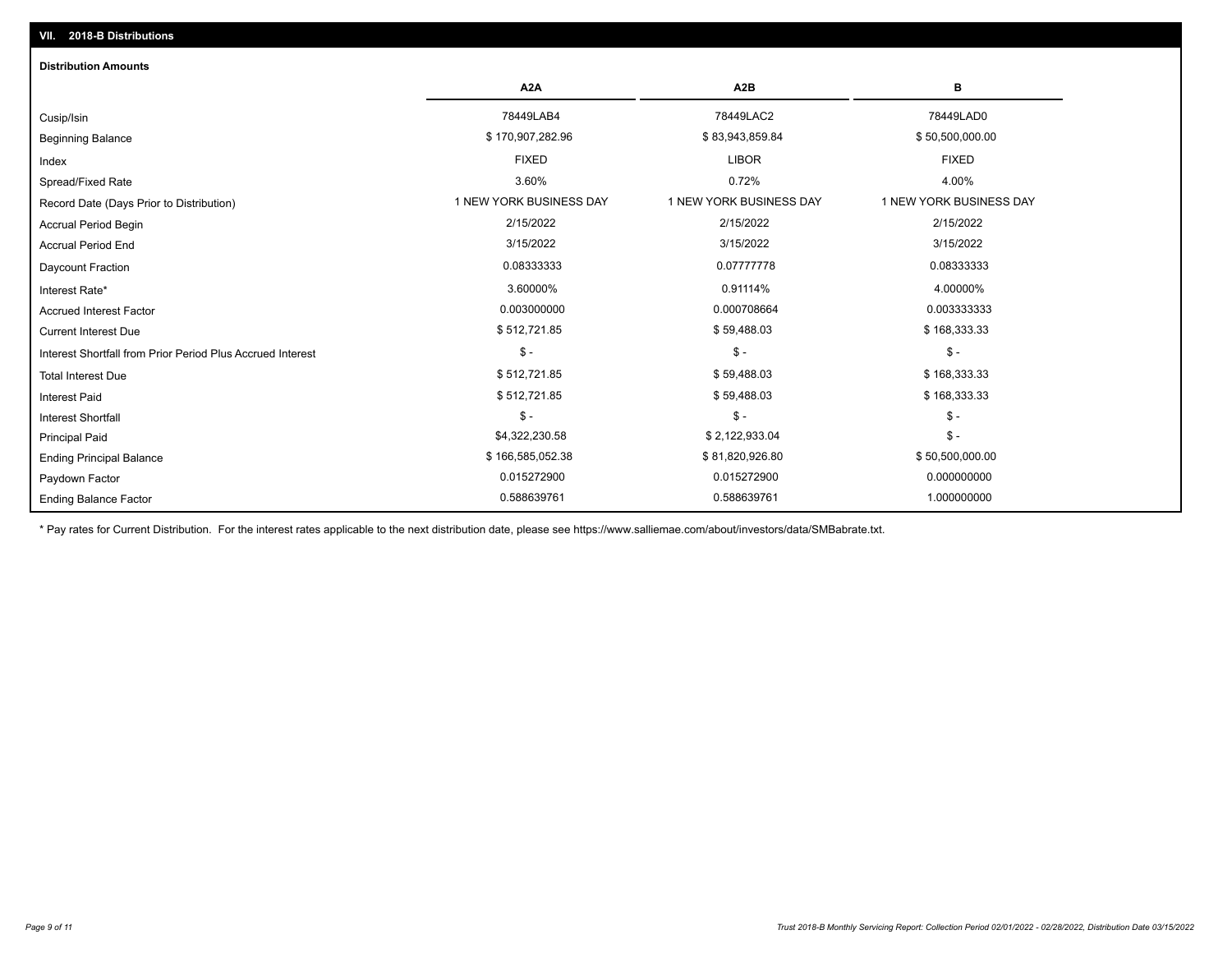## **Since Issued Total CPR**

$$
\text{total cPR} = 1 - \left(\frac{APB}{PPB}\right)^{\left(\frac{12}{MSC}\right)}
$$

APB = Actual period-end Pool Balance PPB = Projected period-end Pool Balance assuming no prepayments and no defaults Pool Balance = Sum(Principal Balance + Interest Accrued to Capitalize Balance) MSC = Months Since Cut-Off

I J Ι

### **Since-Issued Total Constant Prepayment Rate (CPR)**

Since-Issued Total CPR measures prepayments, both voluntary and involuntary, for a trust student loan pool over the life of a transaction. For each trust distribution, the actual month-end pool balance is compared against a month-end pool balance originally projected at issuance assuming no prepayments and defaults. For purposes of Since- Issued Total CPR calculations, projected period end pool balance assumes in-school status loans have up to a six month grace period before moving to repayment, grace status loans remain in grace status until their status end date and then to move to full principal and interest repayment, loans subject to interim interest or fixed payments during their in-school and grace period continue paying interim interest or fixed payments until full